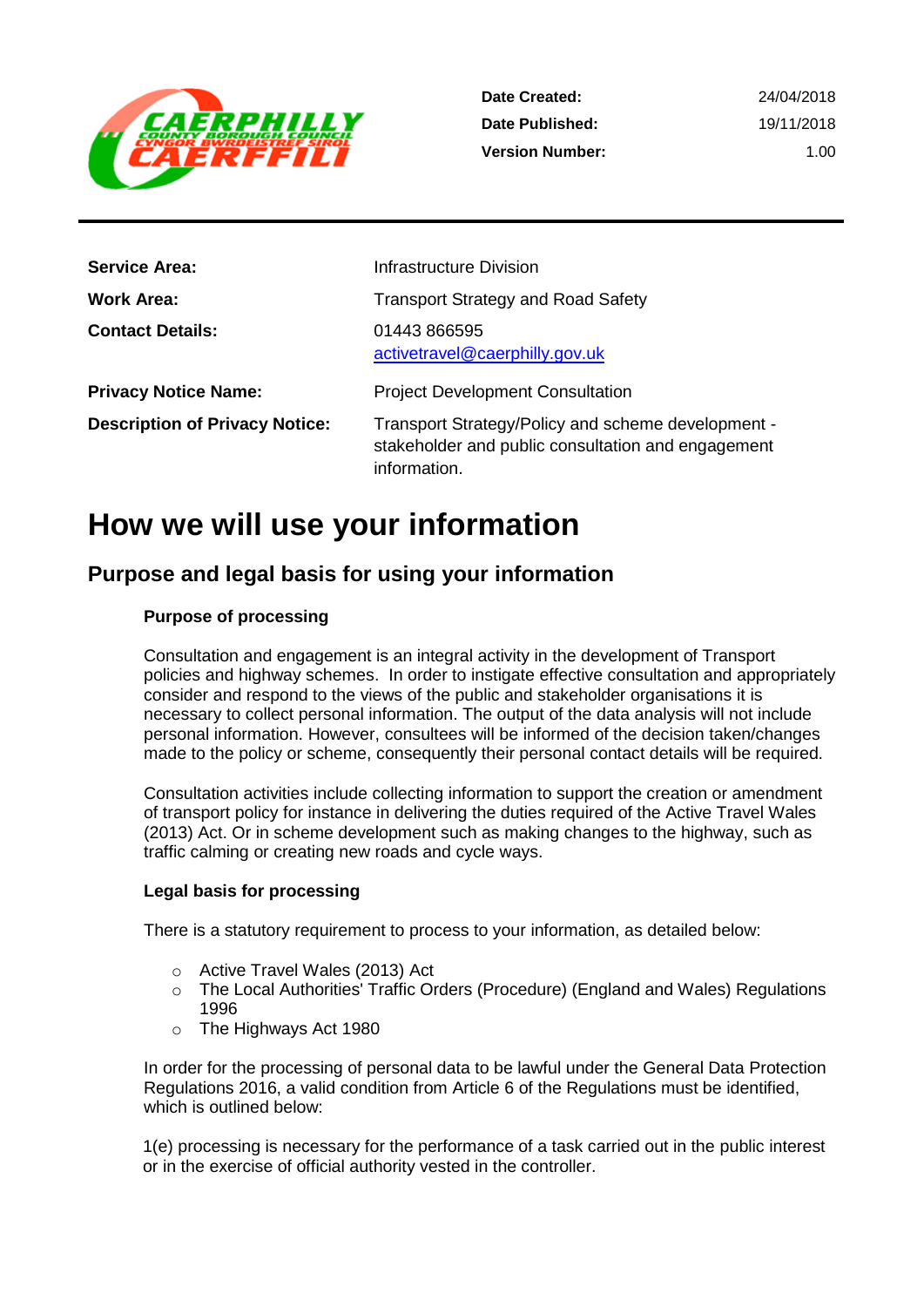Data Protection legislation provides extra protection for certain classes of information called 'special personal data'. If any information falls within the definition of special personal data then an additional condition from Article 9 of the Regulations must be identified, as outlined below:

- 8 (1) This condition is met if the processing—
	- (a) is of a specified category of personal data, and
	- (b) is necessary for the purposes of identifying or keeping under review the existence or absence of equality of opportunity or treatment between groups of people specified in relation to that category with a view to enabling such equality to be promoted or maintained, subject to exceptions.

### **Who will have access to your information**

#### **Identity of Data Controller and Data Protection Officer**

The Data Controller for your information is Caerphilly County Borough Council. The Data Protection Officer is:

Ms Joanne Jones Corporate Information Governance Manager / Data Protection Officer Email: dataprotection@caerphilly.gov.uk Tel: 01443 864322

Other Data Controllers may also be responsible for your information, depending on the specific circumstances. Please contact the Service Area for further information.

#### **Details of main users of your information**

The main users of your information will be Transport Strategy and Road Safety.

#### **Details of any sharing of your information within Caerphilly county borough council**

Personal contact information will be shared if necessary with Officers in Caerphilly County Borough Council for the purpose of delivering the project/scheme or to respond to a request for service from the consultee.

All records may be subject to review by Internal Audit officers.

#### **Requests for information**

All recorded information held by Caerphilly County Borough Council may be subject to requests under the Freedom of Information Act 2000, Environmental Information Regulations 2004 and Data Protection legislation.

If the information you provide is subject to such a request, where possible Caerphilly County Borough Council will consult with you on its release. If you object to the release of your information we will withhold your information if the relevant legislation allows.

## **How long will we retain your information**

#### **Details of retention period**

How long Caerphilly County Borough Council retains information is determined through statutory requirements or best practice.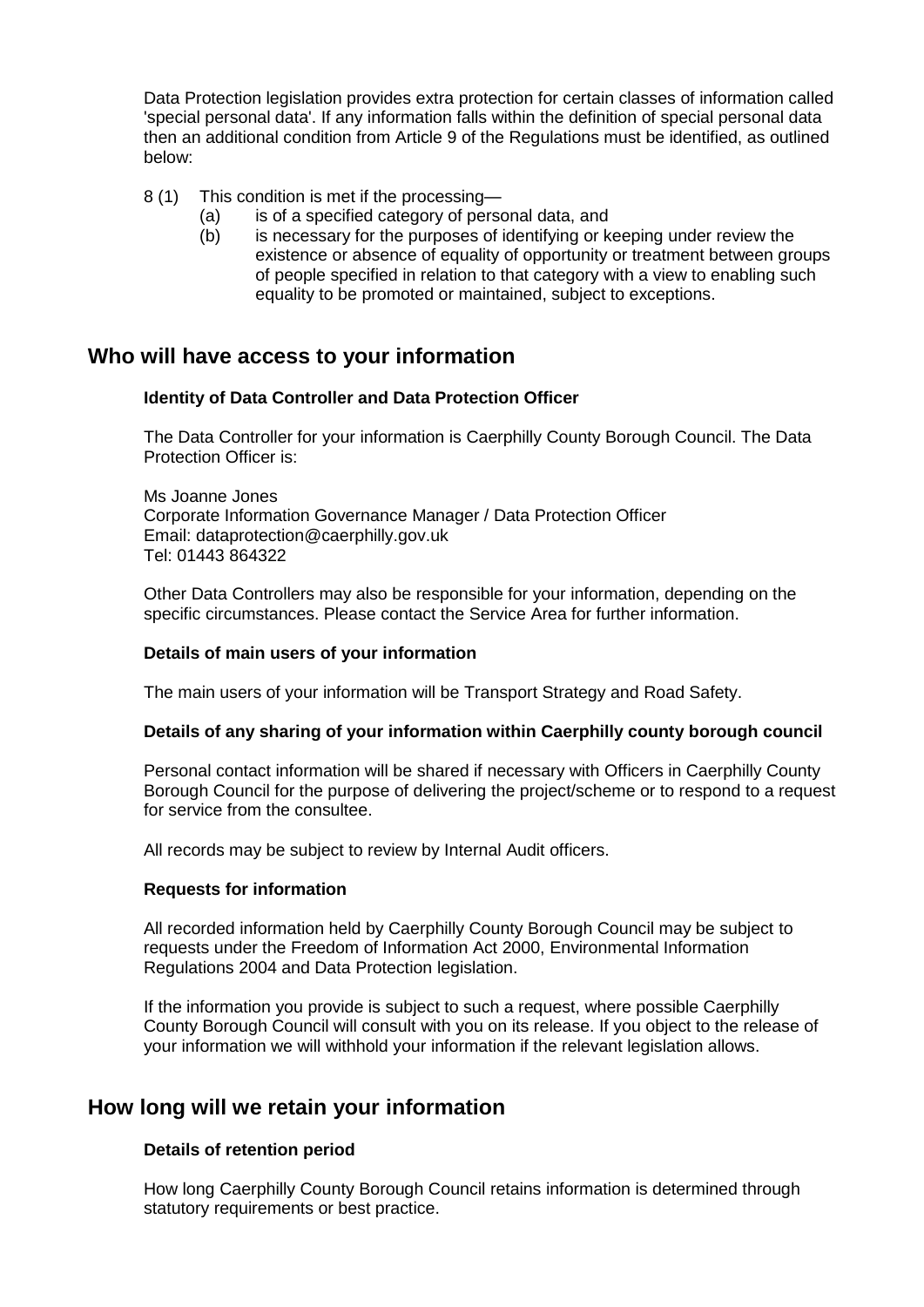The information you have provided will be retained for the period of the consultation and in its complete form for up to a year after the consultation report is produced. Most data will then be destroyed. However if your personal data is still required for a further period your personal data will be anonymised.

## **Your Rights (Inc Complaints Procedure)**

#### **Your rights under the Data Protection**

Data Protection gives data subjects (those who the information is about) a number of rights:

- The right of subject access Application forms for this process are available on our website: [SAR Form](http://www.caerphilly.gov.uk/CaerphillyDocs/Council-and-democracy/sar_form.aspx)
- The right to be informed
- The right of rectification
- The right to erasure
- The right to restrict processing
- The right to object
- The right to data portability
- Rights in relation to automated decision making and profiling.

Further information on your rights is available from: [www.ico.org.uk.](http://www.ico.org.uk/)

To enact your rights please contact the service area detailed on the top of this form.

#### **Complaints Procedure**

If you are unhappy with the way that Caerphilly County Borough Council has handled your request / information, you have the right of complaint. Please contact the Service Area detailed at the top of this document outlining your issues.

If you remain unhappy you also have a right of complaint to the Information Commissioner's Office. Please follow this link for further information on the complaints process.

[www.caerphilly.gov.uk/My-Council/Data-protection-and-freedom-of-information/Questions](http://www.caerphilly.gov.uk/My-Council/Data-protection-and-freedom-of-information/Questions-and-complaints)[and-complaints](http://www.caerphilly.gov.uk/My-Council/Data-protection-and-freedom-of-information/Questions-and-complaints)